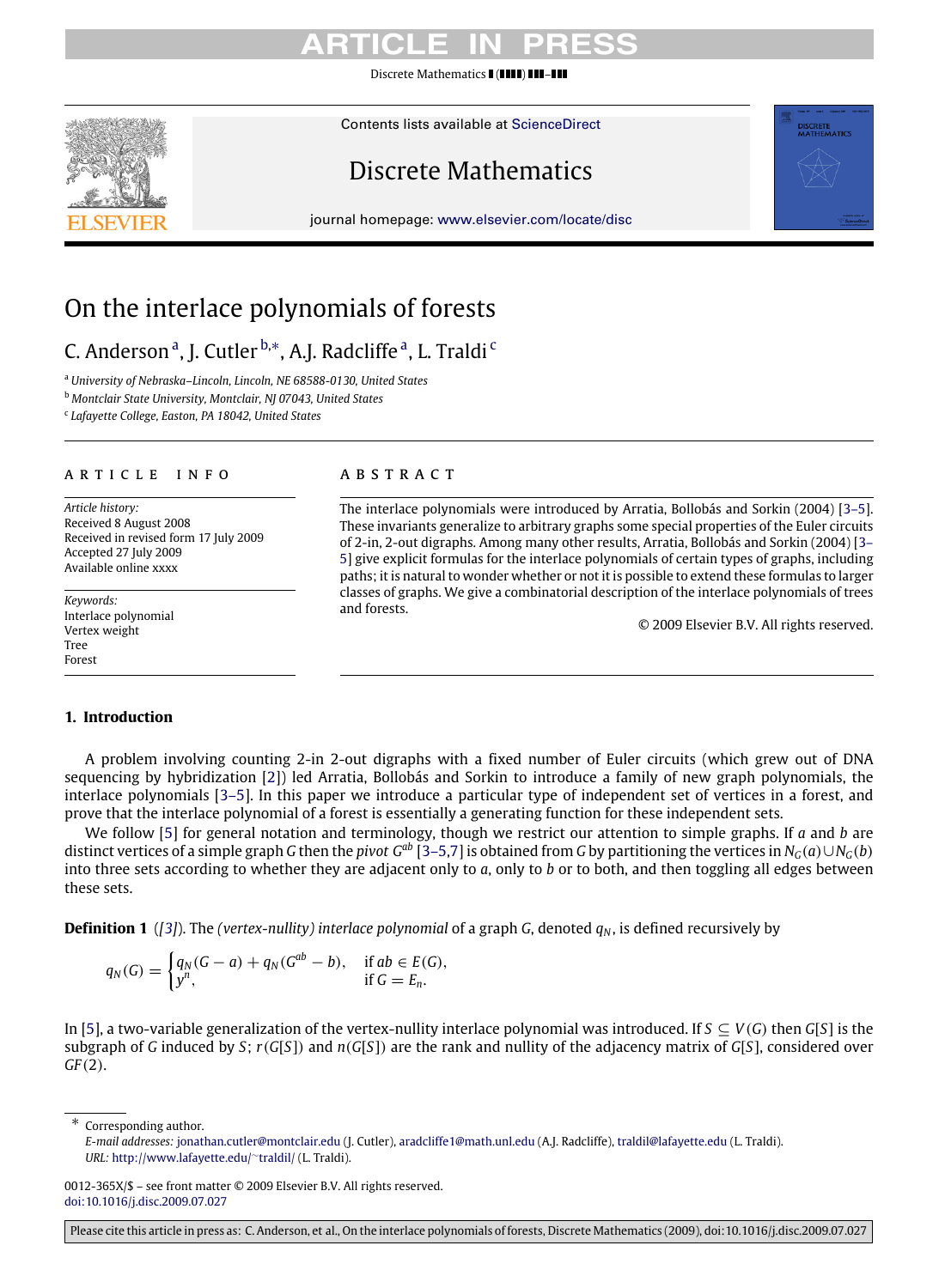2 *C. Anderson et al. / Discrete Mathematics ( ) –*

**Definition 2.** The *(two-variable) interlace polynomial* of a graph *G* is

$$
q(G) = \sum_{S \subseteq V(G)} (x-1)^{r(G[S])} (y-1)^{n(G[S])}.
$$

Further, the following recursion was shown to be true when  $ab \in E(G)$ .

$$
q(G) = q(G-a) + q(G^{ab} - b) + ((x^2 - 1) - 1)q(G^{ab} - a - b).
$$

This reduces to the recursion in [Definition 1](#page-0-4) when  $x = 2$ .

We use standard terminology regarding trees and rooted trees. For a vertex  $v$  in a rooted tree, let  $p(v)$  be the *parent* of  $v$ (for  $I \subseteq V(G)$ ,  $p(I) = \bigcup_{v \in I} p(v)$ ), and  $c(v)$  be the *children* of v. The set of children of  $p(v)$  other than v itself is denoted by *s*(v); its elements are the *siblings* of v. A rooted tree *T* is *ordered* by assigning an order to the set of children of each parent vertex; non-root vertices may then have *earlier siblings* and *later siblings*. If *T* is an ordered tree then its *underlying tree* is the ordinary unrooted tree obtained by forgetting the choices of root and child-orders in *T* .

A subset of *V*(*T* ) that contains no adjacent pairs is *independent*, and a set of vertices *dominates* a vertex v if it contains v or contains some neighbor of  $v$ .

**Definition 3.** An *earlier sibling cover* (or *es-cover*) in an ordered tree *T* is an independent set *I* that dominates *r* and has the property that for every non-root vertex  $v \in I$ , every earlier sibling of v is dominated by *I*.

A different description of sets for which  $q_N$  is a generating function was found in [\[1\]](#page-5-4) when the trees considered are caterpillars.

<span id="page-1-2"></span>**Definition 4.** For integers s and t the es-number  $c_{s,t}(T)$  is the number of es-covers I in T with  $|I| = s$  and  $|p(I - \{r\})| = t$ ; that is,  $c_{s,t}(T)$  is the number of *s*-element es-covers in *T* whose non-root elements have precisely *t* different parents.

In Section [2](#page-2-0) we show that even though the es-numbers are defined for ordered trees, they are actually independent of the choices of a root and of orders of the children of parent vertices.

**Theorem 5.** If T and T' are ordered trees whose underlying unrooted trees are isomorphic, then  $c_{s,t}(T) = c_{s,t}(T')$  for all s,  $t \in \mathbb{Z}$ .

<span id="page-1-1"></span>In Section [3](#page-3-0) we show that the es-numbers give a combinatorial description of the interlace polynomials of trees.

**Theorem 6.** *If T is a tree then the two-variable interlace polynomial of T is*

<span id="page-1-0"></span>
$$
q(T) = \sum_{s,t} c_{s,t}(T) \cdot y^{s-t}(y-1+(x-1)^2)^t.
$$

[Theorem 6](#page-1-0) implies [Theorem 5,](#page-1-1) so strictly speaking the proof of [Theorem 5](#page-1-1) in Section [2](#page-2-0) is logically unnecessary. We offer the proof anyway because it is self-contained and lends some insight into the combinatorial significance of earlier sibling covers, without reference to the interlace polynomial.

[Theorem 6](#page-1-0) is analogous to the spanning forest expansion of the Tutte polynomial (see, e.g., [\[10\]](#page-5-5) or [\[6\]](#page-5-6)). Just as there, the number of forests with fixed numbers of internally and externally active edges is invariant under different orderings of the edges of a graph, we have here that the es-numbers  $c_{s,t}(T)$  are invariant under different orderings of the vertices of a tree.

Further, we note that setting  $x = 2$  in [Theorem 6](#page-1-0) implies that the vertex-nullity polynomial is a generating function for es-covers in trees.

**Corollary 7.** Let T be a tree, and for each integer s let  $c_s(T)$  be the number of s-element es-covers in T, i.e.,  $c_s(T) = \sum_t c_{s,t}(T)$ . *Then*

<span id="page-1-3"></span>
$$
q_N(T)=\sum_s c_s(T)y^s.
$$

Although we focus our attention on trees, the definitions and results above extend directly to forests. An es-cover in a forest *F* is simply a set of vertices *I* such that for each component tree *T* of *F* , *I* ∩ *V*(*T* ) is an es-cover in *T* . (The definition requires the components of *F* to be ordered individually.) As *q* is multiplicative on disjoint unions, the formula of [Theorem 6](#page-1-0) extends directly to forests.

Please cite this article in press as: C. Anderson, et al., On the interlace polynomials of forests, Discrete Mathematics (2009), doi:10.1016/j.disc.2009.07.027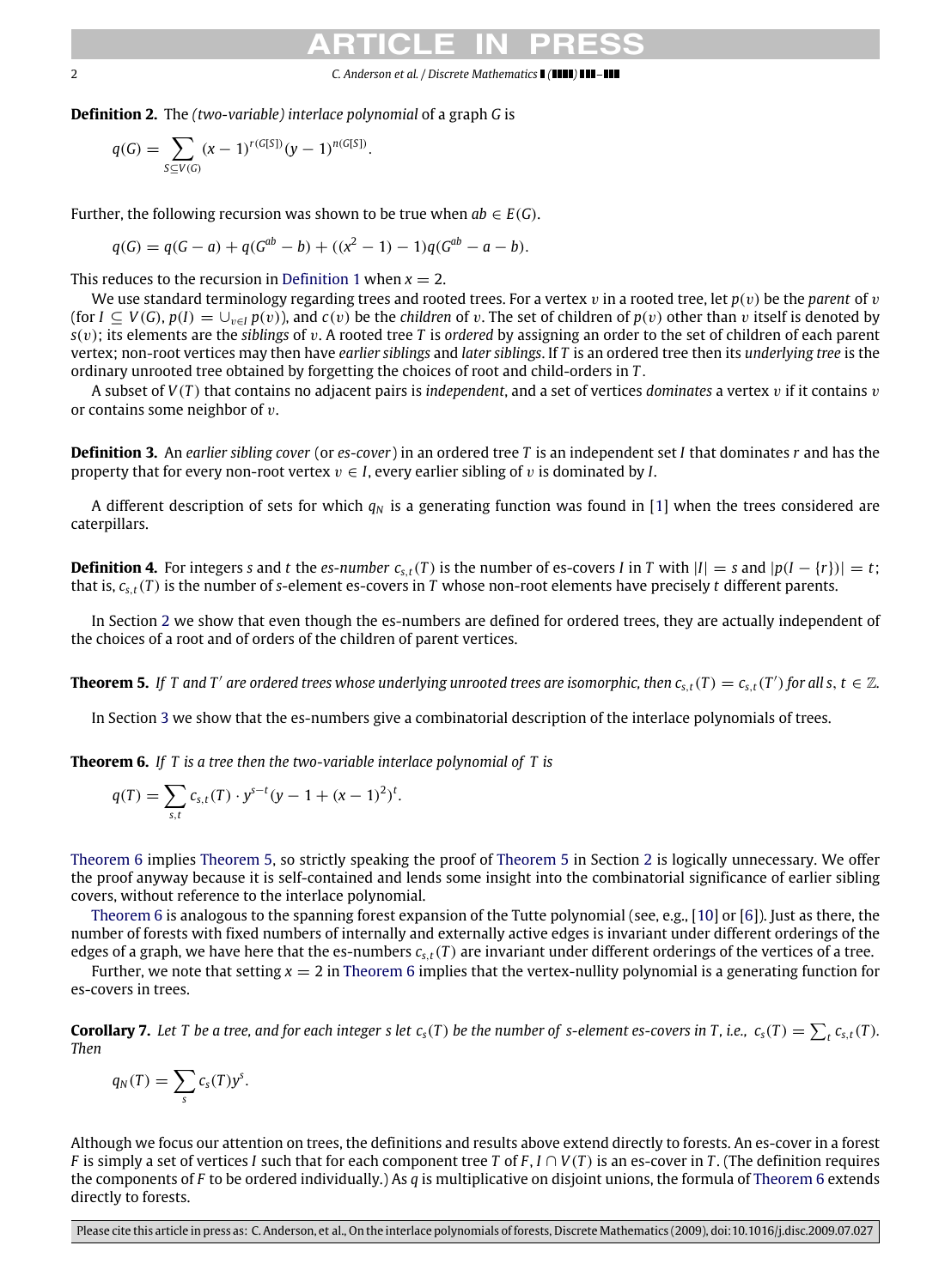<span id="page-2-1"></span>

**Fig. 1.** Moving the root down an edge.



**Fig. 2.** Swapping the ordering of two vertices.

#### <span id="page-2-2"></span><span id="page-2-0"></span>**2. Earlier sibling covers**

In this section we prove [Theorem 5](#page-1-1) by showing that the es-numbers of an ordered tree are invariant under two operations: (a) moving the root along an edge, and (b) switching the positions of two consecutive siblings in the ordering. Using multiple applications of these two operations, we can obtain any ordered tree with a given underlying tree from any other.

(a) We assume that the vertices of *T* are ordered  $v_1, v_2, \ldots, v_n$ , with root  $r = v_1$ . Suppose that the children of  $v_1$ are  $v_2, v_3, \ldots, v_j$  in order, and those of  $v_2$  are  $v_{j+1}, v_{j+2}, \ldots, v_k$  in order. Let *T'* be the ordered tree obtained from *T* by designating  $v_2$  as the root rather than  $v_1$ , designating  $v_1$  as the earliest child of  $v_2$ , and leaving all other child-orders alone. (See [Fig. 1.](#page-2-1)) This is well-defined because the fact that  $v_1$  and  $v_2$  are neighbors guarantees that all other vertices have the same children in  $T'$  as in  $T$ .

We claim that the earlier sibling covers in *T* are exactly the es-covers in *T'*. To this end, let *I* be an es-cover in *T*. Firstly, since  $T'$  has the same underlying tree as T, I must be independent in  $T'$ . Secondly, if I contains  $v_1$ , then I dominates  $v_2$ . If *I* does not contain  $v_1$ , then it must contain one of its children and, by the ordering condition, thus must dominate  $v_2$  (the first child). In either case, *I* dominates the root in *T'*. Lastly, we must show that *I* satisfies the ordering condition in *T'*. For any vertex v other than  $v_1$  and  $v_2$ , the ordering of the children of v is the same in *T* and *T'*; hence the ordering property for children of v in *T'* follows immediately from the same property in *T*. Since  $c_T(v_1) \subseteq c_T(v_1)$ , the ordering property for children of  $v_1$  in  $T'$  is also immediate. For the children of  $v_2$  in  $T'$ , the ordering property in  $T$  guarantees that if some child of  $v_2$ , say  $v_i$ , is in *I*, then  $v_i$  is dominated by *I* whenever  $j + 1 \leq i' < i$ . Also,  $v_1$  is dominated by *I* since it is the root of *T*. Thus, the ordering property holds everywhere in *T'* and so *I* is an es-cover in *T'*. Applying this switch again we get *T* back, so the es-covers in  $\overline{T}$  are exactly those of  $T'$ .

The fact that T and T' have the same es-covers is not sufficient for [Theorem 5,](#page-1-1) because a given es-cover may be counted in different es-numbers in the two ordered trees. For instance { $v_1$ } is counted in  $c_{1,0}(T)$  and  $c_{1,1}(T')$ , because  $v_1$  has no parent in *T* but  $v_1$  is a child of  $v_2$  in *T'*. The only vertices with different parents in *T* and *T'* are  $v_1$  and  $v_2$ , so the only es-covers that are counted in different es-numbers in *T* and *T'* are those that contain one of  $v_1$ ,  $v_2$  and none of  $v_3$ , . . . ,  $v_k$ . If *I* is such an es-cover then  $I\Delta\{v_1, v_2\}$  is also, and if I is counted in  $c_{s,t}(T)$  and  $c_{s,t'}(T')$  then  $I\Delta\{v_1, v_2\}$  is counted in  $c_{s,t'}(T)$  and  $c_{s,t}(T')$ . As  $I \leftrightarrow I \Delta \{v_1, v_2\}$  is a one-to-one correspondence between the es-covers *I* with  $I \cap \{v_1, \ldots, v_k\} = \{v_1\}$  and those with *I* ∩ { $v_1, \ldots, v_k$ } = { $v_2$ }, [Theorem 5](#page-1-1) is satisfied.

(b) Now we must show that if we interchange the ordering of two children of some vertex in *T*, say  $v_i$ , then the esnumbers remain unchanged. Let the children of  $v_i$  be ordered  $v_i$ ,  $v_{i+1}, \ldots, v_\ell$ . Consider  $v_k$  for any  $k \in \{j, \ldots, \ell-1\}$ . We claim that the number of es-covers remains unchanged if we order the children of *x* as  $v_i, \ldots, v_{k+1}, v_k, \ldots, v_\ell$ , leaving all other child-orders the same, to form an ordered tree  $T'$ . (See [Fig. 2.](#page-2-2)) Let *I* be an es-cover in  $T$  and let  $v_m$  be the maximal child of  $v_i$  that is in *I*. Note that if  $v_m$  does not exist, i.e.,  $c(v_i) \cap I = \emptyset$ , then *I* is certainly an es-cover in *T'*. If  $m \geq k + 1$ , then both  $v_k$  and  $v_{k+1}$  are dominated by *I* in both *T* and *T'*. Thus, *I* is an es-cover in *T'* (although  $v_k$  may not be required to be dominated in *T'*). If  $m < k$ , then neither  $v_k$  nor  $v_{k+1}$  is in *I*, and so *I* is an es-cover in *T'*. Finally, we must deal with the case when  $m = k$ . If  $v_{k+1}$  is dominated by *I*, then *I* is still an es-cover in *T'*. However, it may be the case that  $v_{k+1}$  is not dominated by *I*, and thus *I* is not an es-cover in T'. Since  $v_{k+1}$  is not dominated by *I*, none of its neighbors is in *I* and thus *I* $\Delta\{v_k, v_{k+1}\}$ is an independent set in *T'*. Moreover, in *T'*,  $v_{k+1}$  is the latest child of  $v_i$  in *I* and all earlier children are dominated in *I* since *I* is an es-cover in *T*. Further,  $I \Delta \{v_k, v_{k+1}\}$  is not an es-cover in *T* since  $v_{k+1} \in I$  but  $v_k$  is not dominated by *I*. Hence, the number of es-covers in *T'* is at least the number in *T*. Applying this switch again we get *T* back, so the number of es-covers in  $T$  equals the number of es-covers in  $T'$ .

Note further that as *T* and *T'* have the same root, they have the same parent-vertex function. Consequently, if *I* is an es-cover in both *T* and *T'* then it is counted in the same es-number in *T* and *T'*. Also, if *I* is an es-cover in *T* but not *T'* and *I* is counted in  $c_{s,t}(T)$  then  $I \Delta \{v_k, v_{k+1}\}\$ is counted in  $c_{s,t}(T')$ .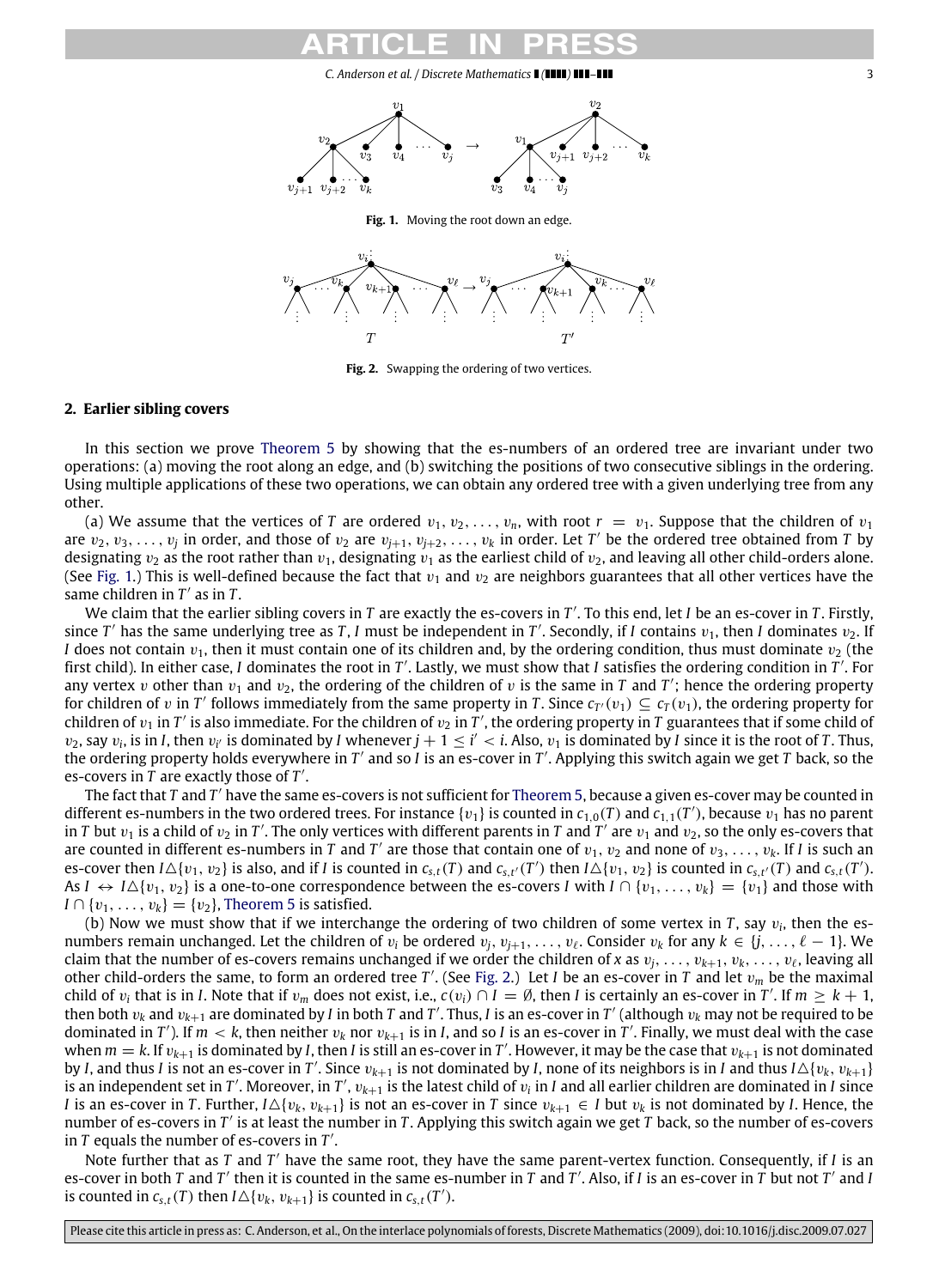### <span id="page-3-0"></span>**3. Weighted interlace polynomials**

It will be convenient to use the weighted version of the interlace polynomial introduced in [\[9\]](#page-5-7). Consider a graph *G* with *vertex weights, i.e., functions*  $\alpha$  *and*  $\beta$  *mapping*  $V(G)$  *into some commutative ring R.* 

**Definition 8.** If *G* is a vertex-weighted graph then the *weighted interlace polynomial* of *G* is

<span id="page-3-1"></span>
$$
q_W(G) = \sum_{S \subseteq V(G)} \left( \prod_{v \in S} \alpha(v) \right) \left( \prod_{v \notin S} \beta(v) \right) (x - 1)^{r(G[S])} (y - 1)^{n(G[S])}.
$$

The weighted interlace polynomial has several useful properties. For instance,  $q_W$  is multiplicative on disjoint unions, as is the original unweighted interlace polynomial. A more surprising property of the weighted interlace polynomial is a novel recursive description. As we are interested in trees here, we give only the recursion for simple graphs; a more general result appears in [\[9\]](#page-5-7).

**Proposition 9.** *If G is a vertex-weighted simple graph then q<sup>W</sup>* (*G*) *may be calculated recursively using these two properties.*

1. *If a and b are loopless neighbors in G then*

<span id="page-3-3"></span>
$$
q_W(G) = \beta(a)q_W(G-a) + \alpha(a)q_W((G^{ab}-b)'),
$$

*where*  $(G^{ab} - b)'$  *is obtained from*  $G^{ab} - b$  *by changing the weights of a to*  $\alpha'(a) = \beta(b)$  *and*  $\beta'(a) = \alpha(b)(x - 1)^2$ *.* 2. *If E<sup>n</sup> has no edges then*

$$
q_W(E_n)=\prod_{v\in V(E_n)}(\alpha(v)(y-1)+\beta(v)).
$$

A tree may be analyzed recursively by pruning its leaves, so for our purposes the most valuable special case of (1) involves a vertex *b* of degree one. In this special case  $G^{ab}=G$  and the assertion of (1) is essentially a weighted version of Proposition 4.12 of [\[8\]](#page-5-8).

[Theorem 6](#page-1-0) may be summarized by saying that the definition of *q*(*T* ) can be organized into sub-totals corresponding to earlier sibling covers. These sub-totals are organized according to the *total weight* of an es-cover.

**Definition 10.** Let *T* be an ordered tree with vertex-weights, and let *I* be an es-cover in *T* . Let

 $I_r = \{v \in I : \text{either } v = r \text{ or } I \text{ contains a later sibling of } v\},\$  $I_l = \{v \in I : v \neq r \text{ and } I \text{ contains no later sibling of } v\},\$ and  $I'_c = \{v \not\in I : I \text{ contains a child of } v\}.$ 

For each vertex v define the *I*-weight  $w_I(v)$  as follows:

$$
w_I(v) = \begin{cases} \beta(v) + \alpha(v)(y-1) & \text{if } v \in I_r \\ \alpha(v) \cdot ((y-1)\beta(p(v)) + (x-1)^2\alpha(p(v))) & \text{if } v \in I_l \\ 1 & \text{if } v \in I'_c \\ \beta(v) & \text{if } v \notin I \text{ and } v \notin I'_c. \end{cases}
$$

The product

$$
\prod_{v\in V(T)}w_I(v)
$$

is the *total weight* of *I* in *T*, denoted  $w_T(I)$ .

If  $T'$  is a subtree of  $T$  that contains the root then we presume that the children of each parent vertex in  $T'$  are ordered by restricting the order of the children of that vertex in *T* . With this convention, it is easy to verify the following.

**Lemma 11.** Let T be an ordered tree with a leaf  $\ell$  such that  $p(\ell) \neq r \neq \ell$ , all the siblings of  $\ell$  are leaves, and  $\ell$  has no later *siblings. Further, let*  $T' = T - \ell$  *and*  $T'' = T - \ell - p(\ell) - s(\ell)$ *. Then* 

<span id="page-3-2"></span> ${es- covers I in T with  $\ell \notin I} = {es- covers in T'}$$ 

*and*

 ${es\text{-}cores\ I\ in\ T\ with\ \ell \in I} = {\{\ell\} \cup s(\ell) \cup I\ with\ I\ an\ es\text{-}cover\ in\ T''\}.$ 

We use *T* to denote both an ordered tree and its underlying unrooted tree.

Please cite this article in press as: C. Anderson, et al., On the interlace polynomials of forests, Discrete Mathematics (2009), doi:10.1016/j.disc.2009.07.027

4 *C. Anderson et al. / Discrete Mathematics ( ) –*

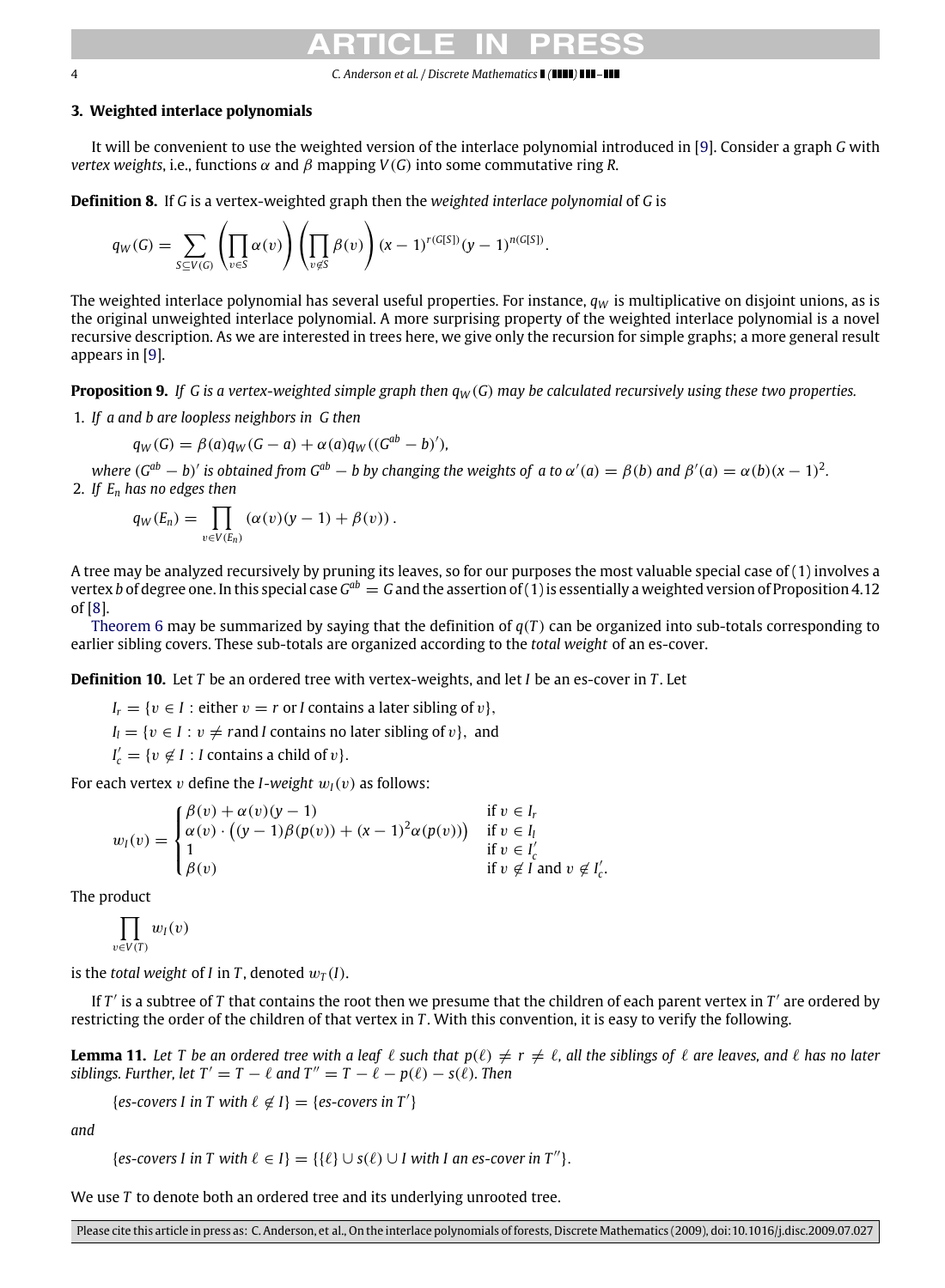*C. Anderson et al. / Discrete Mathematics ( ) –* 5

**Theorem 12.** *If T is an ordered tree with vertex-weights then*

$$
q_W(T) = \sum_{I \text{ an es-cover}} w_T(I).
$$

**Proof.** If  $V(T) = \{r\}$  then  $I = \{r\}$  is the only es-cover and  $w_T(I) = \beta(r) + \alpha(r)(y - 1) = q_W(T)$ .

If  $V(T) = \{r, v\}$  then  $I_1 = \{r\}$  and  $I_2 = \{v\}$  are the es-covers in *T*. As  $w_T(I_1) = \beta(v) \cdot (\beta(r) + \alpha(r)(y - 1))$  and  $w_T(I_2) =$  $\alpha(v) \cdot ((y-1)\beta(r) + (x-1)^2 \alpha(r))$ ,  $w_T(I_1) + w_T(I_2) = \beta(v)\beta(r) + \beta(v)\alpha(r)(y-1) + \alpha(v)\beta(r)(y-1) + \alpha(v)\alpha(r)(x-1)^2$ ; this agrees with [Definition 4.](#page-1-2)

Suppose  $n > 3$  and *T* has only one vertex of degree  $> 2$ . Let  $V(T) = \{v_1, \ldots, v_n\}$  with  $v_1$  the unique non-leaf,  $r \in \{v_1, v_2\}$ , and  $v_2, \ldots, v_n$  listed in the order used in the ordered tree *T*. A subset *S* of *V*(*T*) has rank 2 and nullity  $|S| - 2$  if  $v_1 \in S$  and  $|S| \geq 2$ ; otherwise *S* has rank 0 and nullity  $|S|$ . The es-covers of *T* are  $I_1 = \{v_1\}$  and  $I_k = \{v_2, \ldots, v_k\}$  for  $2 \leq k \leq n$ . If  $r = v_1$  then

$$
w_T(I_1) = (\beta(v_1) + \alpha(v_1)(y-1)) \prod_{i \ge 2} \beta(v_i)
$$

is the sum of the contributions of  $S = \emptyset$  and  $S = \{v_1\}$  to [Definition 8,](#page-3-1) and

$$
w_T(l_2) = \alpha(v_2) ((y - 1)\beta(v_1) + (x - 1)^2 \alpha(v_1)) \prod_{i > 2} \beta(v_i)
$$

is the sum of the contributions of  $S = \{v_2\}$  and  $S = \{v_1, v_2\}$  to [Definition 8.](#page-3-1) If  $r = v_2$  then

$$
w_T(l_2) = (\beta(v_2) + \alpha(v_2)(y-1)) \prod_{i \neq 2} \beta(v_i)
$$

is the sum of the contributions of  $S = \emptyset$  and  $S = \{v_2\}$  to [Definition 8,](#page-3-1) and

$$
w_T(I_1) = \alpha(v_1) \left( (y-1)\beta(v_2) + (x-1)^2 \alpha(v_2) \right) \prod_{i>2} \beta(v_i)
$$

is the sum of the contributions of  $S = \{v_1\}$  and  $S = \{v_1, v_2\}$  to [Definition 8.](#page-3-1) For  $k > 2$ 

$$
w_T(I_k) = \alpha(v_k) \left( (y-1)\beta(v_1) + (x-1)^2 \alpha(v_1) \right) \left( \prod_{i=2}^{k-1} \left( \beta(v_i) + \alpha(v_i)(y-1) \right) \left( \prod_{i=k+1}^n \beta(v_i) \right) \right)
$$

is the sum of the contributions of those  $S \subseteq \{v_1, \ldots, v_k\}$  that contain  $v_k$ , regardless of whether *r* is  $v_1$  or  $v_2$ .

Proceeding inductively, suppose  $n \geq 3$  and T has more than one vertex of degree  $\geq 2$ . T has a vertex  $\ell$  that satisfies the hypotheses of [Lemma 11.](#page-3-2) Let  $p(\ell) = v_p$ , let  $c(\ell) = \{v_{i_1}, \ldots, v_{i_k}\}$  with  $i_1 < \cdots < i_k$  and  $v_{i_k} = \ell$ , and let  $\hat{T} = T - \{v_p, v_{i_1}, \ldots, v_{i_k}\}\.$  If *I* is an es-cover in *T* and  $\ell \notin I$  then  $\ell \notin I'_c$  so  $w_T(I) = \beta(\ell)w_{T-v_n}(I)$ . If *I* is an es-cover in T and  $\ell \in I$  then  $v_{i_1}, \ldots, v_{i_k} \in I$ , with  $v_{i_1}, \ldots, v_{i_{k-1}} \in I_r$  and  $v_{i_k} = \ell \in I_l$ ; also  $v_p \in I'_c$ .  $\hat{I} = I - \{v_{i_1}, \ldots, v_{i_k}\}$  is an es-cover in  $\hat{T}$  and  $w_T(I)$  is

$$
\alpha(\ell)\left((y-1)\beta(v_p)+(x-1)^2\alpha(v_p)\right)\left(\prod_{j=1}^{k-1}\left(\beta(v_{i_j})+\alpha(v_{i_j})(y-1)\right)\right)w_{\hat{T}}(\hat{I}).
$$

[Lemma 11](#page-3-2) and the inductive hypothesis then imply that

$$
\sum w_T(I) = \beta(\ell)q_W(T-\ell) + \alpha(\ell) \left( (y-1)\beta(v_p) + (x-1)^2 \alpha(v_p) \right) \left( \prod_{j=1}^{k-1} (\beta(v_{ij}) + \alpha(v_{ij})(y-1)) \right) q_W(\hat{T})
$$
  
=  $\beta(\ell)q_W(T-v_n) + \alpha(\ell)q_W(\hat{T})q_W(\{\ell\}') \left( \prod_{j=1}^{k-1} q_W(\{v_{ij}\}) \right)$ 

where  $\{\ell\}'$  is the graph with one unlooped vertex  $\ell$  that has weights  $\alpha'(\ell) = \beta(v_p)$  and  $\beta'(\ell) = \alpha(v_p)(x-1)^2$ . As  $q_w$  is multiplicative on disjoint <u>un</u>ions and  $T^{v_p\ell}-v_p$  is the disjoint union of  $\hat T$  and the isolated vertices  $v_{i_1},\ldots,v_{i_k}$ , part (a) of [Proposition 9](#page-3-3) tells us that  $\sum w_T(I) = q_W(T)$ .

Setting  $\alpha \equiv 1$  and  $\beta \equiv 1$  we obtain [Theorem 6.](#page-1-0)

**Corollary 13.** *If T is a tree then the (unweighted) interlace polynomial of T is*

$$
q(T) = \sum_{I \text{ an es-cover}} y^{|I_r|} \cdot (y - 1 + (x - 1)^2)^{|I_l|}.
$$

Please cite this article in press as: C. Anderson, et al., On the interlace polynomials of forests, Discrete Mathematics (2009), doi:10.1016/j.disc.2009.07.027